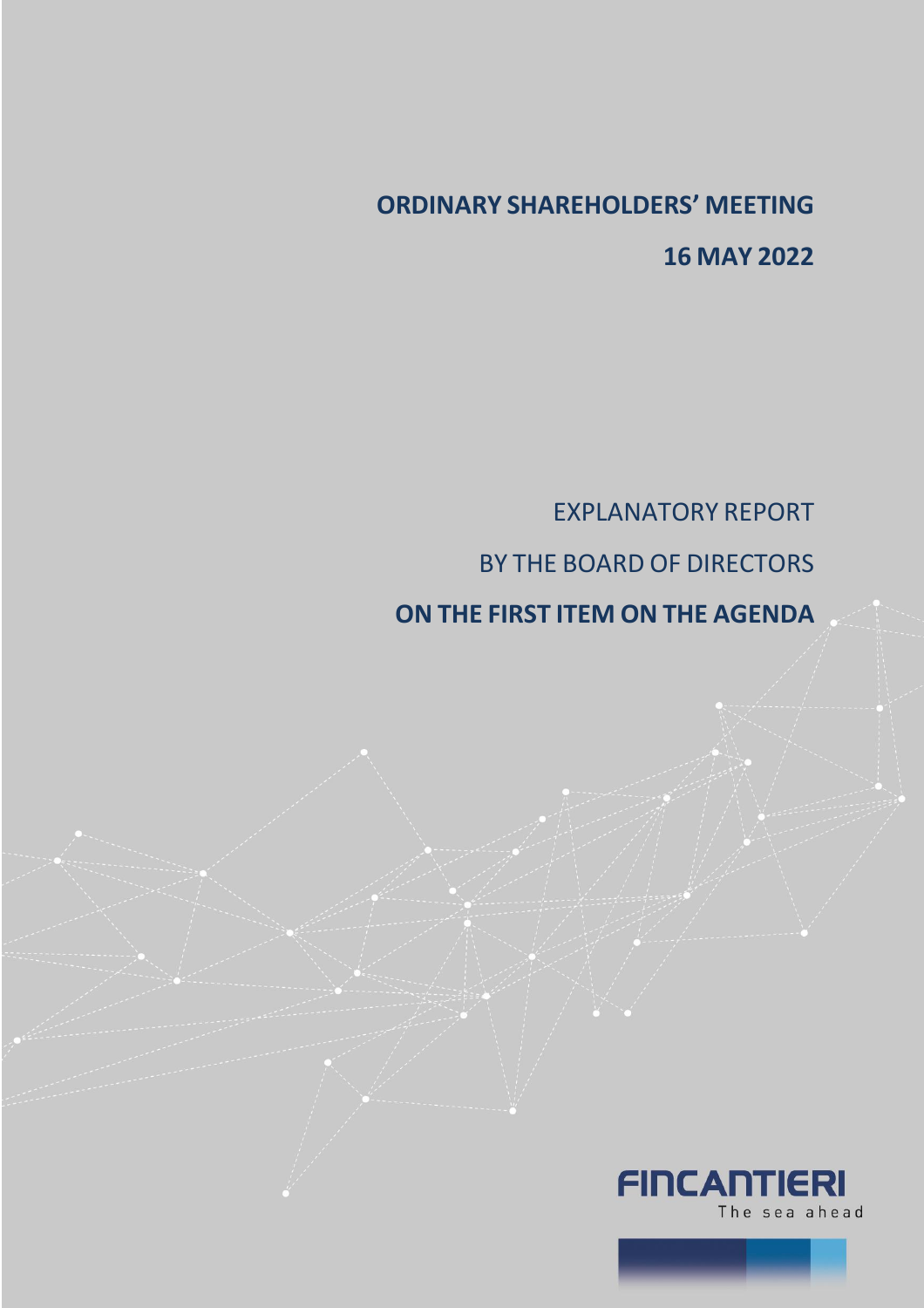

## FIRST ITEM ON THE AGENDA

**FINCANTIERI S.p.A.** Registered office Via Genova 1, Trieste Share Capital EUR 862,980,725.70 fully paid-up VAT No. 00629440322 Tax Code and Venezia Giulia Companies' Registry No. 00397130584 Trieste Economic and Administrative Index No. 89063

**\* \* \* \* \***

*Explanatory report prepared in accordance with Article 125-ter of Legislative Decree No. 58 of 24 February 1998*

**FIRST ITEM ON THE AGENDA**

*Approval of the Financial Statements as at 31 December 2021. Presentation of the consolidated financial statements as at 31 December 2021 and the Statement of Non-financial Information as at 31 December 2021, prepared in accordance with Legislative Decree No. 254 of 30 December 2016. Reports by the Board of Directors, the Board of Statutory Auditors and the external auditors.* 

Dear Shareholders,

the Board of Directors of FINCANTIERI S.p.A. ("Fincantieri" or the "Company") has convened an Ordinary Shareholders' Meeting to propose that you approve the Company's financial statements for the year ended 31 December 2021.

You are requested to review the file Fincantieri's "Annual Financial Report as at 31 December 2021" – containing Fincantieri's draft financial statements, the consolidated financial statements, the report on operations and the certificate pursuant to Article 154-*bis*, paragraph 5 of Legislative Decree No. 58 of 24 February 1998 – which is made available to the public pursuant to the legislation, along with the auditing firm's audit report and the Board of Statutory Auditors' report, at the Company's registered office and on the section of the Company's website, [www.fincantieri.com,](http://www.fincantieri.com/) regarding the Shareholders' Meeting and also through the "eMarket STORAGE" centralised storage mechanism [\(www.emarketstorage.com\)](http://www.emarketstorage.com/).

We would also like to inform you that the Board of Directors has approved the consolidated statement containing non-financial information prepared in accordance with Legislative Decree No. 254 of 30 December 2016 for the 2021 financial year (the "2021 Sustainability Report"), which is